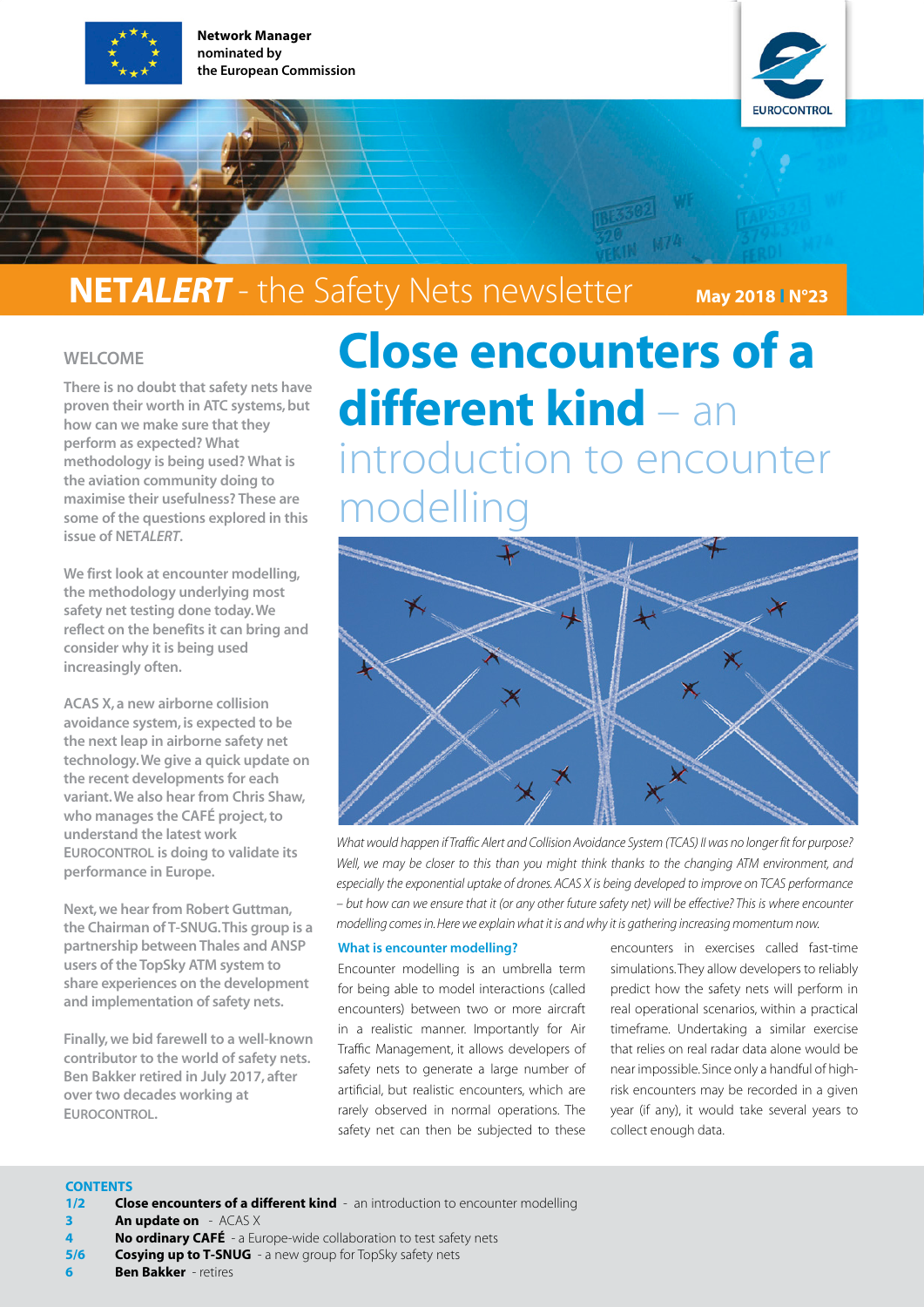### Close encounters of a different kind – an introduction to

### encounter modelling continued

#### Why is it important?

To continue to deliver safety benefits, safety nets must always be developed and adapted to the changing environment in which they operate. Today, this means addressing the growing popularity of unmanned aircraft systems (UAS) for commercial and recreational use, and developments brought by Single European Sky ATM Research (SESAR), such as trajectory-based operations and new separation modes. In the future, the increased adoption of new surveillance technologies by General Aviation users is likely to fuel the deployment of new safety nets.

Encounter modelling is accelerating the development of the next generation of safety nets by providing developers with the ability to rigorously test, measure and refine performance metrics such as the reduction in collision risk and the number and timing of alerts.

#### Why now?

Although the potential for encounter modelling to optimise safety nets performance has been well understood since the 1980s, its

use has become more prevalent in the last 10 years. The main reason for this recent upsurge in activity comes from improvements in mathematical modelling techniques that are applied to encounter modelling.

These techniques (such as Bayesian networks) allow developers to capture encounter characteristics that are affected by one another. For example, airspace class and the altitude at which the aircraft is flying are interdependent. Not only do the 'rules of the air' differ in each class (thus affecting how the safety net might perform when tested), safety nets are also required to perform differently at different altitudes (e.g. TCAS does not issue resolution advisories for encounters occurring below 1000ft above ground level). Such complex relationships can now be modelled more accurately.

Recent advances in mathematical techniques have cleared the path for encounter modelling to become a standard technique in the field of safety net performance testing and optimisation.

#### A brief history of encounter modelling

#### 1984

First encounter model developed to test TCAS II performance in the US operational environment

#### 1998

ICAO publishes the results of its study on performance of ACAS II, which used encounter modelling methodology

#### 2001

EUROCONTROL's ACASA (ACAS Analysis) project adapts the ICAO safety encounter model for use in support of the European ACAS mandate

#### 2007

First European ATM encounter model developed as part of the I-AM-SAFE project

#### 2010

EUROCONTROL's PASS (Performance and Safety aspects of STCA) project applies encounter modelling to evaluate the performance of STCA

#### 2016

EUROCONTROL's CAFÉ (Collision Avoidance Fast-Time Evaluator) project begins, aiming to test the performance of ACAS X using the most advanced European encounter model to date

#### How does encounter modelling work?

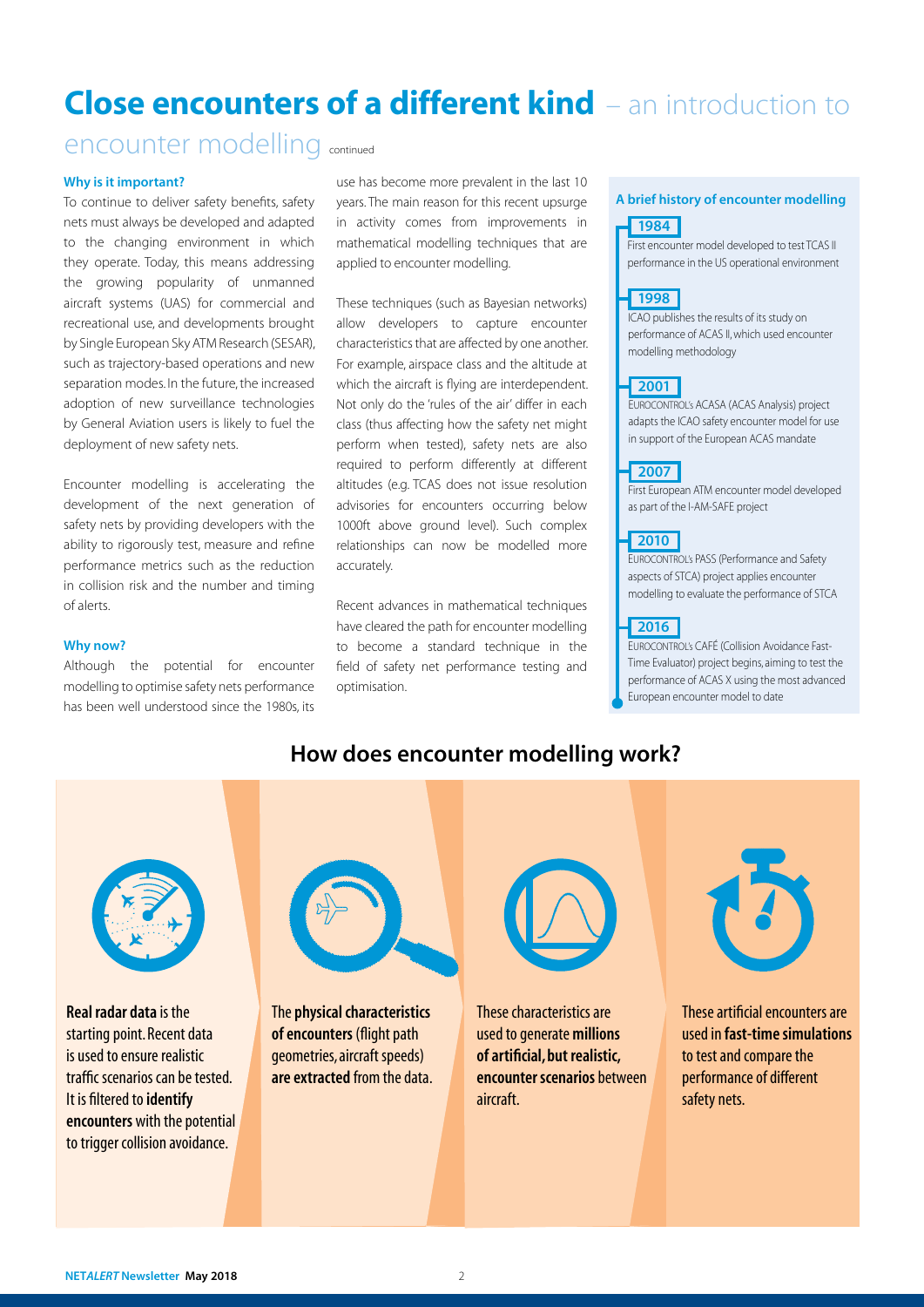# An update on  $-$  ACAS X

*ACAS X is expected to become the next generation airborne safety net, gradually replacing TCAS. Adapted to multiple operational scenarios, it relies on encounter modelling for its optimisation and tuning. Following the introduction to ACAS X provided in* NET*ALERT 17 (June 2013), here we give an update on the latest developments for each variant.*

| <b>Variant</b> | <b>Overview</b>                                                                                                                                                                                                                | <b>Latest updates</b>                                                                                                                                                                                                                                                                                                                                                                                                                                                                                                                                       | <b>Maturity</b>      |
|----------------|--------------------------------------------------------------------------------------------------------------------------------------------------------------------------------------------------------------------------------|-------------------------------------------------------------------------------------------------------------------------------------------------------------------------------------------------------------------------------------------------------------------------------------------------------------------------------------------------------------------------------------------------------------------------------------------------------------------------------------------------------------------------------------------------------------|----------------------|
| <b>ACAS Xa</b> | Generic variant of ACAS X that<br>makes active interrogations to<br>establish the range of intruders.<br>It is the successor to TCAS II.                                                                                       | EUROCAE Working Group 75, in conjunction with<br>RTCA Special Committee 147, are developing Minimum<br>Operational Performance Standards (MOPS) for ACAS Xa.<br>The final period of comment and consultation started in<br>March 2018, with publication planned for the end of the<br>year. Separately, EUROCONTROL will soon begin a European<br>safety and operational acceptability study. Provided that it<br>receives regulatory approval, ACAS Xa is expected to enter<br>operations in 2020.                                                         | $\blacktriangledown$ |
| <b>ACAS Xu</b> | Designed for UAS.                                                                                                                                                                                                              | ACAS Xu falls under the remit of the same standardisation<br>groups as ACAS Xa. In Europe, the validation work is<br>performed as part of SESAR PJ11 CAPITO. To date there<br>have been flight trials in the US to support the continuing<br>evolution of the threat logic (ACAS Xu will feature<br>horizontal avoidance manoeuvres) and surveillance<br>modules. The modelling that underpins this is used to<br>inform the CAFÉ project and vice versa, as part of an<br>iterative development cycle. Standards for ACAS Xu will be<br>published in 2020. |                      |
| <b>ACAS Xp</b> | Intended for General Aviation,<br>it relies solely on passive ADS-B<br>to track intruders and does not<br>make active interrogations.                                                                                          | Work has begun on integrating General Aviation<br>performance into an encounter model. However, the<br>current focus is to ensure that the models for ACAS Xa<br>and ACAS Xu are sufficiently mature before progressing<br>ACAS Xp further.                                                                                                                                                                                                                                                                                                                 |                      |
| <b>ACAS Xo</b> | Designed for operations for<br>which ACAS Xa is unsuitable<br>and may generate an<br>unacceptable number of<br>nuisance alerts (e.g. procedures<br>with reduced separation, such<br>as closely spaced parallel<br>approaches). | Work on ACAS Xo is being carried out in conjunction with<br>ACAS Xa. It is specified in a joint standard with ACAS Xa.                                                                                                                                                                                                                                                                                                                                                                                                                                      |                      |
|                |                                                                                                                                                                                                                                | Maturity Level<br>- medium<br>- high<br>$-$ low                                                                                                                                                                                                                                                                                                                                                                                                                                                                                                             |                      |

#### Further information

Additional information on SESAR project PJ11 CAPITO (Collision Avoidance Performance Improvement TechnOlogy) - Enhanced Safety Nets for En-Route & TMA Operations can be found here: http://www.eurocontrol.int/articles/enhanced-safety-nets-en-route-tma-operations-pj11-capito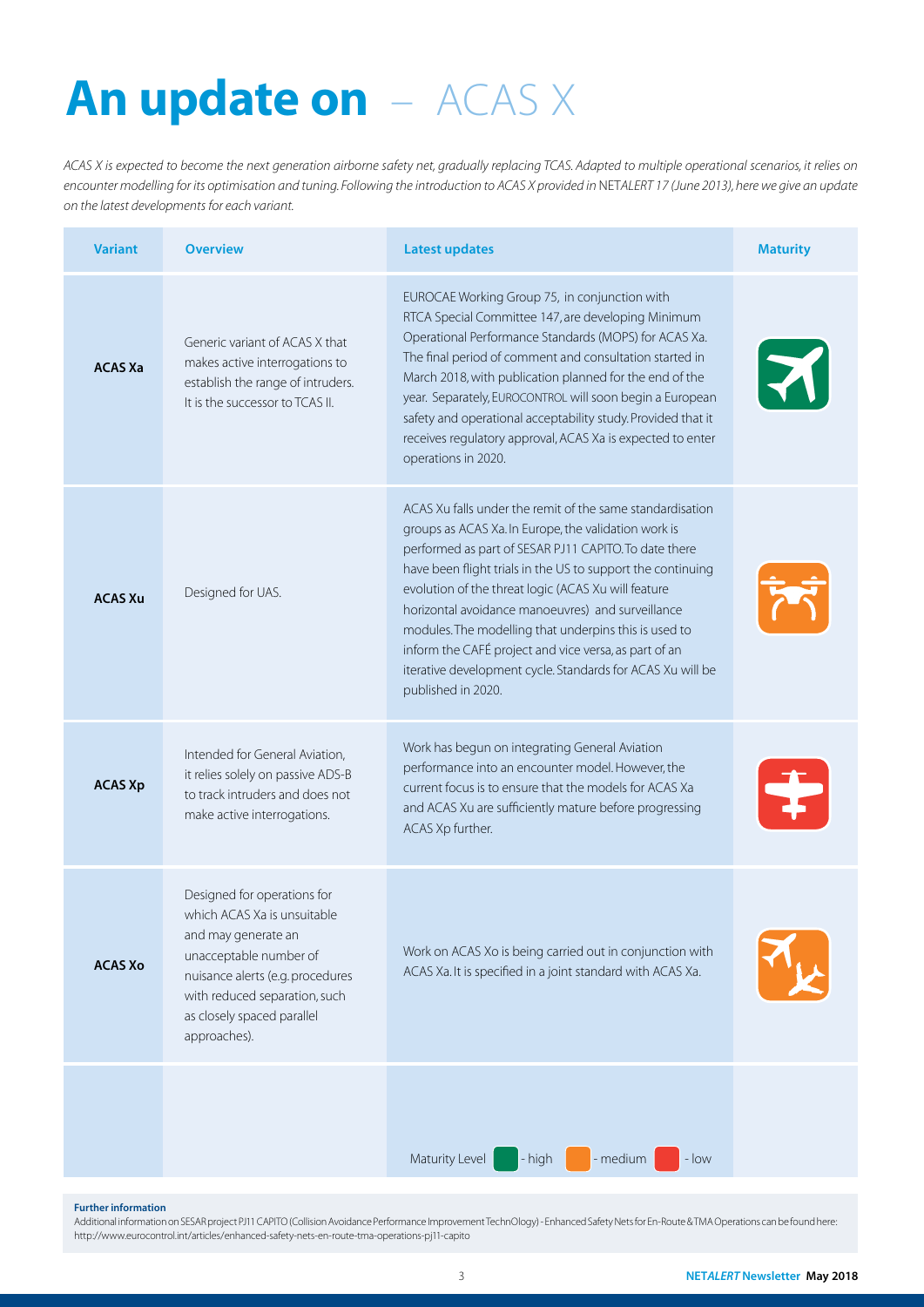# No ordinary CAFÉ – a Europe-wide collaboration to test safety nets

*Encounter modelling is becoming the primary technique to assess the performance of safety nets and enable their optimisation. In this article, Chris Shaw, Project Manager for EUROCONTROL's CAFÉ project, talks to us about the latest work being done in this field.*

#### Q: What is CAFÉ?

A: CAFÉ stands for Collision Avoidance Fasttime Evaluator. Currently under development<sup>1</sup>, it is a simulation platform designed to test the next generation airborne collision avoidance system, called ACAS X. Its goal is to evaluate ACAS X's performance by simulating approximately one trillion flight hours' worth of close encounter data. The impact on safety is assessed by comparing the simulated number of Near Mid-Air Collisions using ACAS X and the current TCAS II system, as well as comparing a number of other performance metrics including alert timing and separation at closest point of approach.

### $\sqrt{21,000,000,000,000}$  (One trillion hours!) of close encounter data

#### Q: What is the project's aim?

A: Building on the foundations of the last European encounter model developed some 10 years ago, as well as more recent US models, CAFÉ aims to update and improve European models of how aircraft behave in very close encounters. It will achieve this through combining radar data from several European Air Navigation Service Providers (ANSPs) and state-of-the-art modelling techniques (Bayesian networks, see "Close encounters of a different kind", page 2). This should result in an encounter model that is representative of the European ATM environment, which is known to have different characteristics from the US, where ACAS X was being developed originally. In turn, this will enable ACAS X to be appropriately validated.

<sup>1</sup> CAFÉ developers are QinetiQ, Egis Avia, and Polytechnic University of Catalonia.

#### Chris Shaw



#### Q: Who is involved?

A: The project began in April 2016 and involves over 20 ATM stakeholders across Europe.

#### Q: How will simulation results be used?

A: For now, the output will be used to check that ACAS Xa will work safely and effectively in European airspaces. This is to ensure that controllers and pilots alike will have the confidence that ACAS Xa will perform as required when called upon in an increasingly complex ATM environment. In the future, further studies will aim to do the same for other variants of ACAS X, or any other collision avoidance systems that are developed.

#### **O** Validation of ACAS X in European airspace

#### Q: What are the next steps?

A: The immediate future for CAFÉ is to build encounter models for each partner ANSP's airspace, combine them into a single, unified, European model and run a set of validation exercises. Multiple avenues will be explored after this. The project has ambitions to extend the scope of the model to include UAS behaviour by the end of 2018 and separation assurance aspects of Detect And Avoid (DAA) for ACAS Xu in 2019. Eventually, modelling interactions between different variants of ACAS X will be one of the main areas of interest for CAFÉ.

#### $\mathcal{Q}$ Detect And Avoid for ACAS Xu in 2019

#### Q: What are the key challenges?

A: The main difficulty in modelling UAS behaviour is the limited availability of real radar data. This is important as encounter sets that are evaluated in simulation should statistically represent all relevant airspaces and all subclasses of encounters considered important for safety or operational suitability. The model is being extended to incorporate expected UAS behaviour such as flying from point-to-point or loitering patterns typical of reconnaissance. The feasibility of extending CAFÉ to separation assurance aspects of DAA is currently being assessed, with findings due to be reported in the summer.

Chris is an ATM researcher with EUROCONTROL. His experience is in performance assessment of new concepts, and includes secondments to NASA on airborne separation assurance and QinetiQ on 4D trajectory-based flight management. Before EUROCONTROL, Chris worked for Smiths Aerospace producing avionics for airliners and helicopters.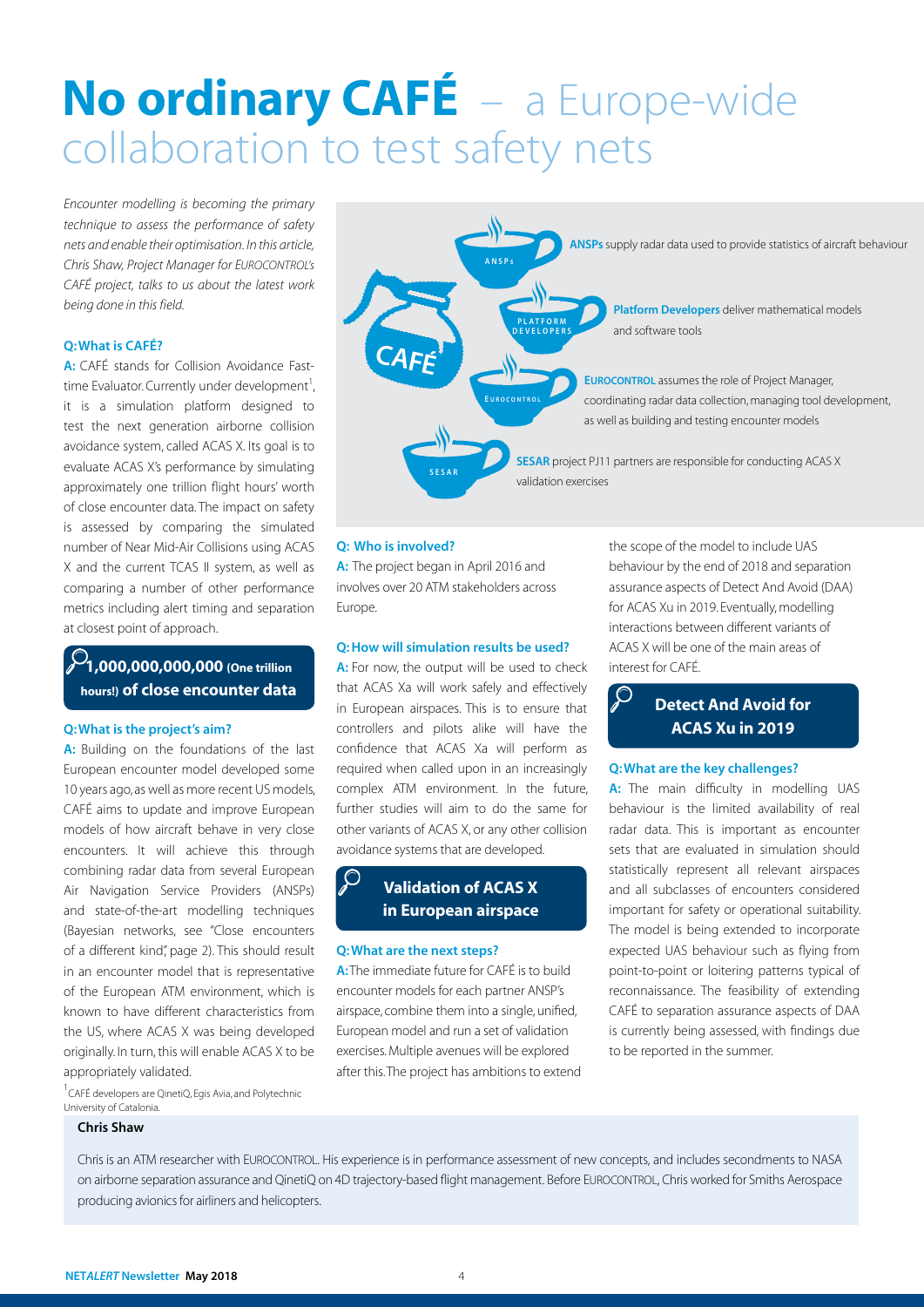# **Cosying up to T-SNUG** – a new group for TopSky safety nets

*January 2017 saw the founding of a new group aiming to support the development and implementation of safety nets for Thales' TopSky ATM system. In this article, Robert Guttman, T-SNUG Chairman, summarises the participants' views on the group's purpose, its achievements and plans for the future.* 

#### Q: What is T-SNUG?

A: The TopSky Safety Nets User Group (T-SNUG) is a product-specific forum for users of the TopSky Safety Nets (T-SN) suite. It supports a harmonised approach to the development of T-SN, recognising that most European ANSPs have comparable operational requirements and therefore need safety nets offering similar features.

T-SNUG is a collaboration between several ANSPs and Thales as the manufacturer. It is chaired by one of its ANSP members. Each meeting is usually hosted by an ANSP, supported by the manufacturer bringing technical expertise and to update the group on ongoing developments.

#### Q: Why is the group needed?

A: Generally, system manufacturers have to tailor their safety nets to the bespoke needs of each of their customers, resulting in having to maintain and test various software branches. New features need to be ported from one software branch to another, increasing the possibility for mistakes and costs.

This situation typically arises from the fact that customers may have non-harmonised or contradicting requirements. T-SNUG aims to prevent this from happening.

#### T-SNUG member says:

*"In the past the most recent customer had*  **"** *their features implemented in the latest version of T-SN. Other customers would potentially dislike some of these features, creating additional re-integration effort for them as well as the manufacturer."* es,<br><sup>rt</sup><br>**99** 

#### Q: What benefits do you expect T-SNUG to bring?

A: T-SNUG facilitates a harmonised approach



*Map of all the T-SNUG ANSP members*

<sup>),</sup><br>"<br>**99** 

- NATS
- QinetiQ
- Skyguide
	- Thales

Meetings happen face-to-face every 9 months. New participants are welcome.

#### T-SNUG member says:

*"I like the idea that others are using the same safety net as I, and they are finding bugs and having them corrected before I even can see them."* **"** ding<br>pre l<br>**99** 

#### Q: What progress has been made?

A: The group has so far contributed towards these safety net developments:

■ Enhancement of ASTERIX CAT004. Following discussions at recent T-SNUG meetings, EUROCONTROL published an update the ASTERIX CAT004 standard in August 2017. This will enable T-SNUG partners and the wider aviation community to implement new safety net functions as well as extensions to existing functions.

■ Enhancement to Short Term Conflict Alert (STCA) to use Verified Cleared Flight Level (VCFL). This allows STCA users that had avoided using the CFL due to the risk of erroneous CFL input to introduce a vertical limit for climbing/

**EUROCONTROL (ASTERIX Management)** 

■ COOPANS (Austro Control, Croatia Control, Irish Aviation Authority, LFV, NAVIAIR)

Q: Which stakeholders are involved? A: To date, the stakeholders that have

participated in T-SNUG are: ■ ANS Czech Republic

to the product development of T-SN. Any user request for implementation of "contradicting requirements" will be identified and discussed within the group to resolve the issue, normally by making certain features customisable.

A harmonised approach enables users to benefit from each other's developments. At the same time the manufacturer only has to maintain one main software branch. Stakeholders can therefore focus on the development of new features rather than spending time resolving implementation

T-SNUG member says: *"Some users may be looking for a similar feature. By combining the effort and developing a customizable solution, users collaborate to make T-SN a better product."*

■ Finavia

■ FANS

issues.

**"**